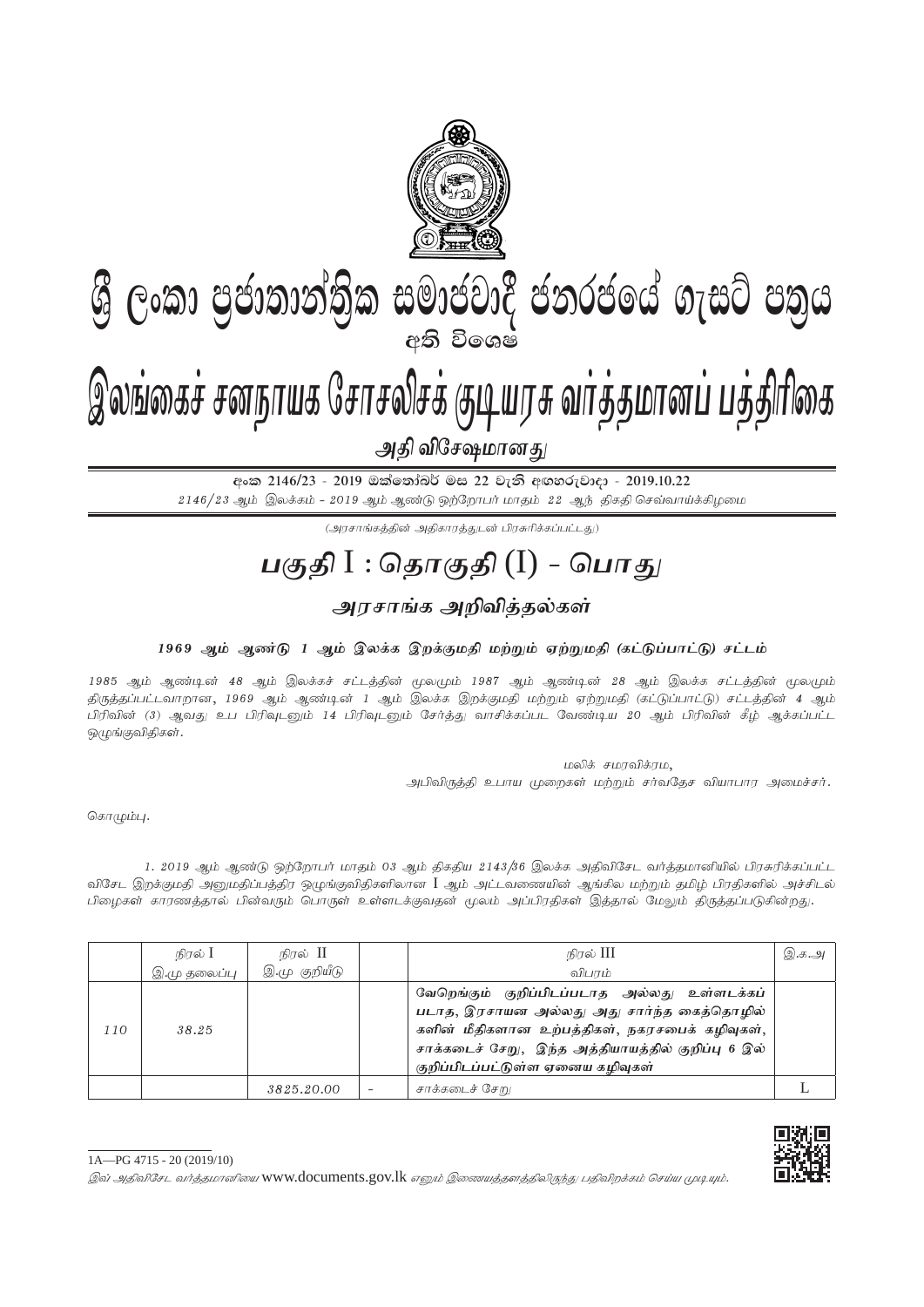$I$  කොටස : (I) ජෙදය - ශුී ලංකා පුජාතාන්තිුක සමාජවාදී ජනරජයේ අති විශෙෂ ගැසට් පතුය - 2019.10.22 பகுதி  $I$  : தொகுதி ( $I$ ) - இலங்கைச் சனநாயக சோசலிசக் குடியரசு வர்த்தமானப் பத்திரிகை - அதி விசேஷமானது - 2019.10.22 2A

2. 2019 ஆம் ஆண்டு ஒற்றோபர் மாதம் 03 ஆம் திகதிய 2143/36 ஆம் இலக்க அதிவிசேட வர்த்தமானியில் பிரசுரிக்கப்பட்ட விசேட இறக்குமதி அனுமதிப்பத்திர ஒழுங்குவிதிகளிலான  $I$  ஆம் அட்டவணையின் தமிழ்ப் பிரதியில் அச்சிடல் பிழைகள் காரணத்தால் அப்பிரதிகள் இத்தால் மேலும் திருத்தப்படுகின்றது.

> (அ) 2019 ஆம் ஆண்டு ஒற்றோபர் மாதம் 03 ஆம் திகதிய 2143/36 ஆம் இலக்க அதிவிசேட வர்த்தமானியில் பிரசுரிக்கப்பட்ட விசேட இறக்குமதி அனுமதிப்பத்திர ஒழுங்குவிதிகளிலான அட்டவணை  ${\rm I}$  இன் கீழ் குறிப்பிடப்பட்டுள்ள  $\rm{II}$  ஆம் நிரலில் காட்டப்பட்டுள்ள இயைபு முறைக் குறியீடுகளும்  $\rm{III}$  ஆம் நிரலில் காட்டப்பட்டுள்ள அதற்கு ஒத்திசைவான பின்வரும் பொருள் நீக்கப்படுகின்றது**.**

|     | நிரல் $I$<br>இ.மு தலைப்பு | நிரல் II<br>இ.மு குறியீடு |                   | நிரல் III<br>விபரம்                                                            |  |
|-----|---------------------------|---------------------------|-------------------|--------------------------------------------------------------------------------|--|
|     |                           |                           |                   |                                                                                |  |
| 207 | 09.08                     |                           |                   | சாதிக்காய் (நட்மெக்), சாதிப்பத்திரி<br>(மேஸ்)<br>மற்றும்<br>ஏலக்காய் (காடமொம்) |  |
|     |                           |                           |                   | சாகிக்காய்:                                                                    |  |
|     |                           | 0908.11.00                | $\qquad \qquad -$ | நசுக்கவோ அல்லது அரைக்கவோ படாதவை :                                              |  |
|     |                           |                           | ---               | கரியச் சேர்மானமுடையவை                                                          |  |
|     |                           | 0908.11.19                | $---$             | பிற :                                                                          |  |
|     |                           |                           |                   | பிற                                                                            |  |

(ஆ) 2019 ஆம் ஆண்டு ஒற்றோபர் மாதம் 03 ஆம் திகதிய 2143/36 ஆம் இலக்க அதிவிசேட வர்த்தமானியில் பிரசுரிக்கப்பட்ட விசேட இறக்குமதி அனுமதிப்பத்திர ஒழுங்குவிதிகளிலான அட்டவணை  ${\rm I}$  இன் கீழ் குறிப்பிடப்பட்டுள்ள **II** ஆம் நிரலில் காட்டப்பட்டுள்ள இயைபு முறைக் குறியீடுகளும் **III** ஆம் நிரலில் காட்டப்பட்டுள்ள அதற்கு ஒத்திசைவான பின்வரும் பொருள் சேர்க்கப்படுகின்றது.

|     | நிரல் I      | நிரல் <b>II</b><br>இ.மு குறியீடு |         | நிரல் III                                                                   | Q.FY |
|-----|--------------|----------------------------------|---------|-----------------------------------------------------------------------------|------|
|     | இ.மு தலைப்பு |                                  |         | விபரம்                                                                      |      |
|     |              |                                  |         |                                                                             |      |
| 207 | 09.08        |                                  |         | சாதிக்காய் (நட்மெக்), சாதிப்பத்திரி (மேஸ்)<br>மற்றும்<br>ஏலக்காய் (காடமொம்) |      |
|     |              |                                  |         | சாகிக்காய்:                                                                 |      |
|     |              | 0908.11.00                       | $ -$    | நசுக்கவோ அல்லது அரைக்கவோபடாதவை :                                            |      |
|     |              |                                  |         | கரியச் சேர்மானமுடையவை                                                       |      |
|     |              | 0908.11.19                       |         | பிற                                                                         |      |
|     |              |                                  | $- - -$ | பிற :                                                                       |      |

3. 2019 ஆம் ஆண்டு ஒற்றோபர் மாதம் 03 ஆம் திகதிய 2143/36 ஆம் இலக்க அதிவிசேட வர்த்தமானியில் பிரசுரிக்கப்பட்ட விசேட இறக்குமதி அனுமதிப்பத்திர ஒழுங்குவிதிகளிலான I ஆம் அட்டவணையின் சிங்கள பிரதியில் அச்சிடல் பிழைகள் காரணத்தால் பின்வரும் பொருள் உள்ளடக்குவதன் மூலம் அப்பிரதிகள் இத்தால் மேலும் திருத்தப்படுகின்றது.

|    | நிரல் I      | நிரல் <b>II</b> | நிரல் III                                         | Q).F91 |
|----|--------------|-----------------|---------------------------------------------------|--------|
|    | இ.மு தலைப்பு | இ.மு குறியீடு   | விபாம்                                            |        |
| 50 | 27.10        |                 | பெற்றோலியம் எண்ணெய்களும், நிலக்கரித் தார் கலவை    |        |
|    |              |                 | (பிற்றுமின்ஸ்) கனிப் பொருட்களிலிருந்து பெறப்பட்ட  |        |
|    |              |                 | எண்ணெய்களும், சுத்திகரிக்கப்படாதவை தவிர்ந்தவை:    |        |
|    |              |                 | வேறெங்கும் குறிப்பிடப்படாத அல்லது சேர்க்கப்படாத.  |        |
|    |              |                 | நிறையில் 70% அல்லது கூடுகளாக பெற்றோலியம் எண்      |        |
|    |              |                 | ணெய் அல்லது நிலக்கரித் தார் கலவை (பிற்றுமின்ஸ்)   |        |
|    |              |                 | கனிப்பொருட்களிலிருந்து பெறப்பட்ட எண்ணெயைக்        |        |
|    |              |                 | கொண்ட தயாரிப்புகள், இவ்வெண்ணெய்கள் இத் தயா        |        |
|    |              |                 | ரிப்புகளின் அடிப்படை உள்ளீடுகளாக இருக்க வேண்டும். |        |